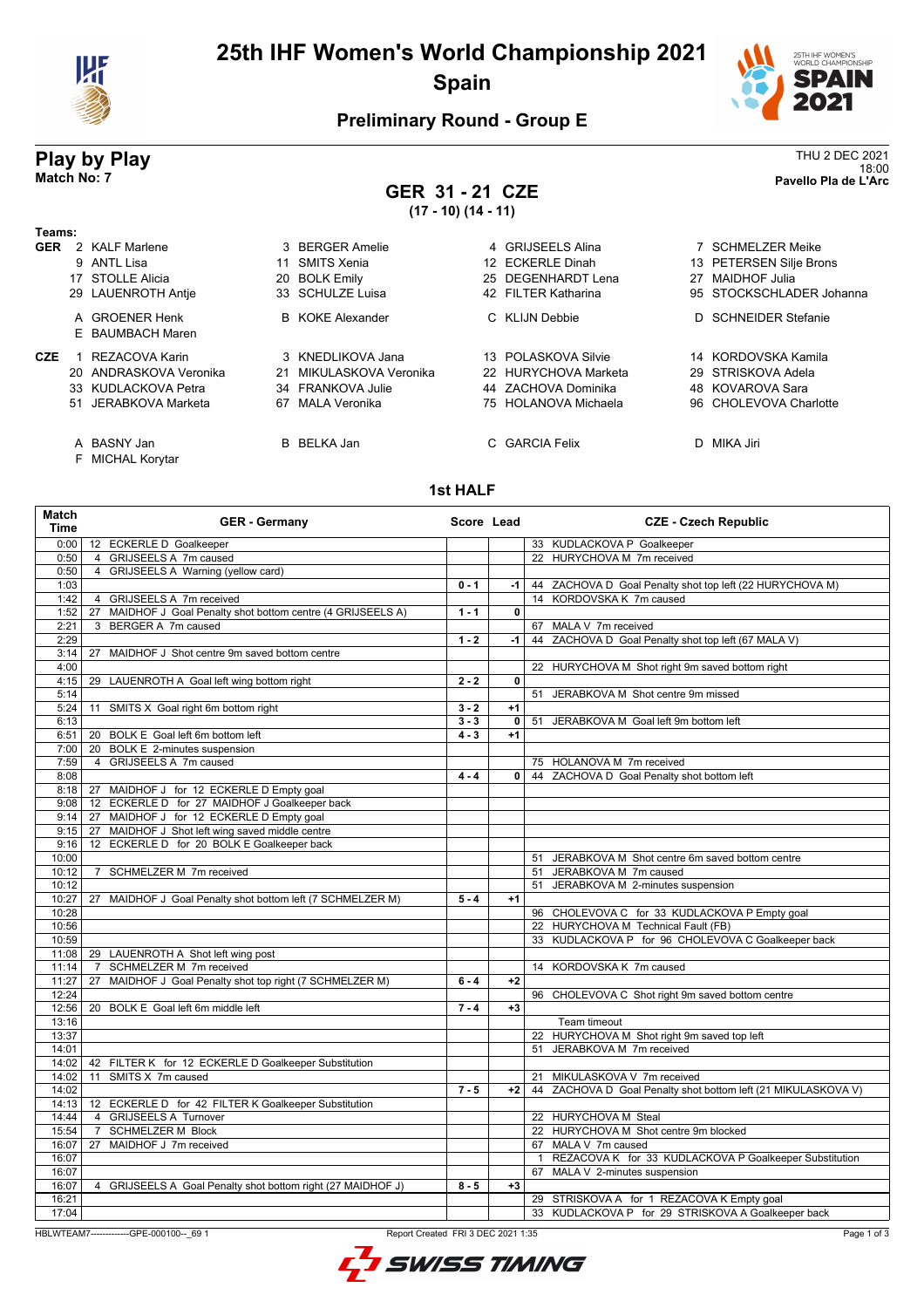

### **25th IHF Women's World Championship 2021 Spain**



### **Preliminary Round - Group E**

**Play by Play**<br>Match No: 7<br>Pavello Pla de L'Arc 18:00 **Match No: 7 Pavello Pla de L'Arc**

### **GER 31 - 21 CZE (17 - 10) (14 - 11)**

#### **1st HALF**

| Match<br><b>Time</b> | <b>GER - Germany</b>                                                       | Score Lead |      | <b>CZE - Czech Republic</b>                                 |
|----------------------|----------------------------------------------------------------------------|------------|------|-------------------------------------------------------------|
| 17:19                | SCHMELZER M Goal centre 6m bottom centre (4 GRIJSEELS A)<br>$\overline{7}$ | $9 - 5$    | $+4$ |                                                             |
| 17:25                |                                                                            |            |      | 29 STRISKOVA A for 33 KUDLACKOVA P Empty goal               |
| 18:21                |                                                                            | $9 - 6$    | $+3$ | 51 JERABKOVA M Goal centre 9m top left                      |
| 18:37                |                                                                            |            |      | 33 KUDLACKOVA P for 48 KOVAROVA S Goalkeeper back           |
| 18:47                | 20 BOLK E Shot centre 9m saved top right                                   |            |      |                                                             |
| 18:57                | SCHMELZER M 2-minutes suspension<br>$\overline{7}$                         |            |      |                                                             |
| 19:31                |                                                                            |            |      | 48 KOVAROVA S Turnover (FB)                                 |
| 19:42                | 33 SCHULZE L for 12 ECKERLE D Empty goal                                   |            |      |                                                             |
| 20:43                | 33 SCHULZE L Goal centre 6m bottom centre (27 MAIDHOF J)                   | $10 - 6$   | $+4$ |                                                             |
| 20:45                | 12 ECKERLE D for 3 BERGER A Goalkeeper back                                |            |      |                                                             |
| 21:01                |                                                                            |            |      | 14 KORDOVSKA K Turnover (FB)                                |
| 21:16                | 4 GRIJSEELS A Goal fast break bottom centre                                | $11 - 6$   | $+5$ |                                                             |
| 21:54                | 4 GRIJSEELS A Steal                                                        |            |      | 48 KOVAROVA S Turnover (FB)                                 |
| 22:02                | 29 LAUENROTH A Goal fast break top right (4 GRIJSEELS A)                   | $12 - 6$   | $+6$ |                                                             |
| 22:43                | 33 SCHULZE L Block                                                         |            |      | 21 MIKULASKOVA V Shot right 9m blocked                      |
| 22:58                |                                                                            |            |      | 29 STRISKOVA A Technical Fault (FB)                         |
| 23:18                |                                                                            | $12 - 7$   | $+5$ | 14 KORDOVSKA K Goal left 6m bottom left                     |
| 23:46                | MAIDHOF J Turnover<br>27                                                   |            |      |                                                             |
| 23:52                |                                                                            |            |      | 75 HOLANOVA M Turnover (FB)                                 |
| 24:04                | GRIJSEELS A Goal left 6m bottom left<br>$\overline{4}$                     | $13 - 7$   | $+6$ |                                                             |
| 25:03                |                                                                            |            |      | 96 CHOLEVOVA C Shot centre 6m blocked                       |
| 25:17                | 3 BERGER A Goal centre 6m top right                                        | $14 - 7$   | $+7$ |                                                             |
| 25:45                |                                                                            | $14 - 8$   | $+6$ | 29 STRISKOVA A Goal left wing top centre (21 MIKULASKOVA V) |
| 26:00                | Team timeout                                                               |            |      |                                                             |
| 27:01                | 13 PETERSEN S Goal centre 6m bottom centre                                 | $15 - 8$   | $+7$ |                                                             |
| 27:35                |                                                                            |            |      | 96 CHOLEVOVA C Shot centre 6m saved bottom centre           |
| 27:50                |                                                                            |            |      | 22 HURYCHOVA M Disqualification (red card-direct)           |
| 28:00                | 13 PETERSEN S Goal Penalty shot bottom centre                              | $16 - 8$   | $+8$ |                                                             |
| 28:29                |                                                                            | $16 - 9$   | $+7$ | 3 KNEDLIKOVA J Goal flying throw bottom left                |
| 28:35                |                                                                            |            |      | 29 STRISKOVA A for 33 KUDLACKOVA P Empty goal               |
| 28:35                | 3 BERGER A Turnover                                                        |            |      |                                                             |
| 29:11                |                                                                            |            |      | 33 KUDLACKOVA P for 29 STRISKOVA A Goalkeeper back          |
| 29:24                |                                                                            | $16 - 10$  | $+6$ | 48 KOVAROVA S Goal right 9m top right                       |
| 29:45                | 3 BERGER A Goal right wing bottom left (17 STOLLE A)                       | $17 - 10$  | $+7$ |                                                             |

#### **2nd HALF**

| <b>Match</b><br><b>Time</b>                                                                   | <b>GER - Germany</b>                                             | Score Lead |       | <b>CZE - Czech Republic</b>                            |
|-----------------------------------------------------------------------------------------------|------------------------------------------------------------------|------------|-------|--------------------------------------------------------|
| 30:00                                                                                         | 42 FILTER K Goalkeeper                                           |            |       | 33 KUDLACKOVA P Goalkeeper                             |
| 30:23                                                                                         | 2 KALF M Turnover                                                |            |       |                                                        |
| 30:59                                                                                         |                                                                  |            |       | JERABKOVA M Shot centre 6m saved bottom centre         |
| 31:36                                                                                         | DEGENHARDT L Turnover<br>25                                      |            |       | 48 KOVAROVA S Steal                                    |
| 32:16                                                                                         |                                                                  |            |       | JERABKOVA M Turnover (FB)<br>51                        |
| 32:26                                                                                         | SMITS X 7m received<br>11                                        |            |       | 20 ANDRASKOVA V 7m caused                              |
| 32:26                                                                                         |                                                                  |            |       | 20 ANDRASKOVA V 2-minutes suspension                   |
| 32:26                                                                                         | 13 PETERSEN S Penalty shot saved bottom right                    |            |       |                                                        |
| 32:38                                                                                         | 13 PETERSEN S Shot centre 6m saved bottom centre                 |            |       |                                                        |
| 32:47                                                                                         |                                                                  |            |       | 75 HOLANOVA M for 33 KUDLACKOVA P Empty goal           |
| 33:09                                                                                         |                                                                  |            |       | 33 KUDLACKOVA P for 44 ZACHOVA D Goalkeeper back       |
| 33:18                                                                                         |                                                                  |            |       | 48 KOVAROVA S Turnover (FB)                            |
| 33:33                                                                                         |                                                                  |            |       | 44 ZACHOVA D for 33 KUDLACKOVA P Empty goal            |
| 33:37                                                                                         | 95 STOCKSCHLADER J Goal fast break bottom left (25 DEGENHARDT L) | $18 - 10$  | $+8$  |                                                        |
| 34:08                                                                                         |                                                                  |            |       | 33 KUDLACKOVA P for 34 FRANKOVA J Goalkeeper back      |
| 34:10                                                                                         |                                                                  |            |       | 75 HOLANOVA M Shot left 6m saved bottom right          |
| 34:19                                                                                         | MAIDHOF J Goal fast break middle left<br>27                      | $19 - 10$  | +9    |                                                        |
| 34:48                                                                                         |                                                                  | $19 - 11$  | $+8$  | JERABKOVA M Goal left 9m top right<br>51               |
| 35:00                                                                                         | Turnover bench/team                                              |            |       |                                                        |
| 35:02                                                                                         |                                                                  | $19 - 12$  | $+7$  | 67 MALA V Goal fast break top centre (33 KUDLACKOVA P) |
| 35:49                                                                                         | 33 SCHULZE L Goal centre 6m top left (25 DEGENHARDT L)           | $20 - 12$  | $+8$  |                                                        |
| 36:55                                                                                         |                                                                  |            |       | 13 POLASKOVA S Turnover (FB)                           |
| 37:01                                                                                         | 25 DEGENHARDT L Shot fast break saved middle left                |            |       |                                                        |
| 37:29                                                                                         |                                                                  |            |       | JERABKOVA M Shot centre 6m missed<br>51                |
| 37:45                                                                                         | 95 STOCKSCHLADER J Goal fast break bottom left (42 FILTER K)     | $21 - 12$  | $+9$  |                                                        |
| 38:01                                                                                         |                                                                  |            |       | 13 POLASKOVA S Turnover (FB)                           |
| 38:10                                                                                         | 17 STOLLE A Goal right 6m top right                              | $22 - 12$  | $+10$ |                                                        |
| 38:23                                                                                         |                                                                  |            |       | Team timeout                                           |
| 38:49                                                                                         |                                                                  |            |       | JERABKOVA M Shot centre 9m missed<br>51                |
| 38:58                                                                                         | 25 DEGENHARDT L Goal fast break bottom left (11 SMITS X)         | $23 - 12$  | $+11$ |                                                        |
| HBLWTEAM7--------------GPE-000100-- 69 1<br>Report Created FRI 3 DEC 2021 1:35<br>Page 2 of 3 |                                                                  |            |       |                                                        |